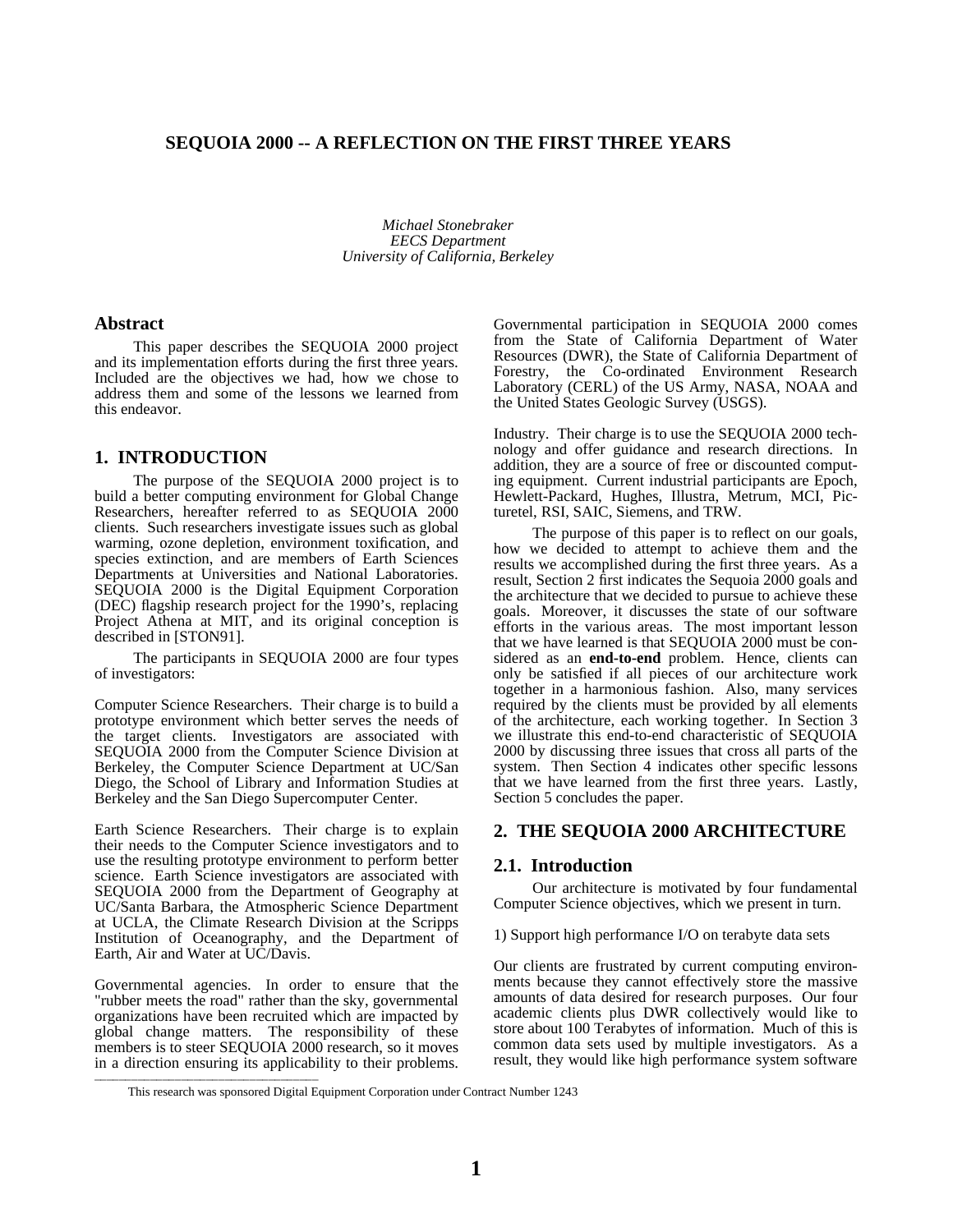that would effectively allow sharing of assorted tertiary memory devices. Unlike other scientific computing users, much of their I/O activity is random access. For example, DWR is digitizing the agency's 500,000 slide library and is putting it on line using the SEQUOIA 2000 environment. This data set has some locality of reference but will have considerable random activity.

#### 2) Put all data in a DBMS

Our clients have been sold on the merits of moving all their data to a Data Base Management System (DBMS). In this way, the meta data that describes their data sets can be maintained, assisting them with the ability to retrieve needed information. More importantly, it will facilitate sharing of information. Because a DBMS will insist on a common schema for shared information, it will allow the researchers to define this schema, and then all must use a common notation for shared data. This will be a big improvement over the current situation where every data set exists in a unique format, and must be converted by any researcher who wishes to use it.

3) Provide better visualization tools

Our clients are users of the popular scientific visualization tools such as Explorer, Khoros, AVS and IDL. They are frustrated by aspects of these products and are anxious for a next generation toolkit.

#### 4) Provide high speed networking

Our clients realize that a 100 terabyte storage server(s) will not be located on their desktop. Moreover, it is likely to be at the other end of a wide area network (WAN) from their client machines. Since their visualization scenarios invariably involve animation, for example showing the last 10 years of the ozone hole by playing time forward, they require ultra high speed networking to move sequences of images from a server machine to a client machine.

To address these concerns, we adopted the fourlevel architecture described in Figure 1. In the next four subsections we discuss our efforts at each of these levels. We then close the section with a discussion of SEQUOIA 2000 networking, which provides the "glue" to connect the elements of the architecture.

# **2.2. The Footprint Layer**

This software system shields higher level software, such as file systems, from device specific characteristics of robotic devices. These include specific robot commands, block sizes and media specific issues. As such, Footprint can be thought of as a common robot device driver. At the moment we have a footprint implementation for each of the four tertiary memory devices used by the project. These are a Sony WORM optical disk jukebox, an HP rewritable optical disk jukebox, a Metrum VHS tape

Collectively these four devices and the CPUs and disk storage systems in front of them have been named **Bigfoot** after the legendary very tall recluse spotted occasionally in the Pacific Northwest. Bigfoot is deployed on DECsystem hardware running the Ultrix operating system. In the near future we expect to port our software environment to the Alpha platform running the Alpha/NT operating system.

## **2.3. The File System Layer**

On top of Footprint we have written two file systems that manage data in the Bigfoot multi-level memory hierarchy. The first file system is Highlight [KOHL93]. It is an extension of the Log Structured File System (LFS) pioneered for disk devices by Ousterhout and Rosenblum [ROSE92]. Specifically, LFS treats a disk device as a single continuous **log** onto which newly written disk blocks are appended. Moreover, blocks are never overwritten, so a disk device can always be written sequentially. Hence, LFS turns a random write environment into a sequential write environment. In particular problem areas, this may lead to much higher performance, and benchmark data which supports this conclusion can be found in [SELT93]. In addition, LFS can always identify the last few blocks that were written prior to a crash by finding the end of the log at recovery time. Repair of the file system is then very fast, because potentially damaged blocks are easily found. This approach should be contrasted to conventional file systems where a laborious check of the disk must be performed to ascertain disk integrity.

We have extended LFS to support tertiary memory by adding a second log structured file system on top of Footprint for tertiary memory. This file system also writes tertiary memory blocks sequentially, obtaining the performance characteristics of LFS. Lastly, Highlight adds migration and bookkeeping code that treats the disk LFS file system as a cache for the tertiary memory one. In summary, Highlight should give very good performance on a workload that is "write-mostly". Since SEQUOIA 2000 clients want to archive vast amounts of data, Highlight has the potential for good performance in the SEQUOIA 2000 environment.

The second file system is Inversion [OLSO93]. Most Data Base Management Systems, including the one we are using for SEQUOIA 2000, support binary large objects (blobs), which are arbitrary length, variable-length byte strings. Like several commercial systems, our data manager POSTGRES [STON90] stores large objects in a customized storage system directly on a **raw** storage device. As a result, it is a straightforward exercise to support conventional files on top of DBMS large objects. In this way, every read or write is turned by the front end into a query or update, which is processed directly by the DBMS. Simulating files on top of DBMS large objects has several advantages. First, DBMS services such as transaction management and security are automatically supported for files. In additional novel characteristics of our next generation DBMS, including **time travel,** and an extensible type system for all DBMS objects, are automatically available for files. Of course, the possible disadvantage of files on top of a DBMS is poor performance. As reported in [OLSO93], Inversion performance is exceedingly good when large amounts of data are read and written, a characteristic of the SEQUOIA 2000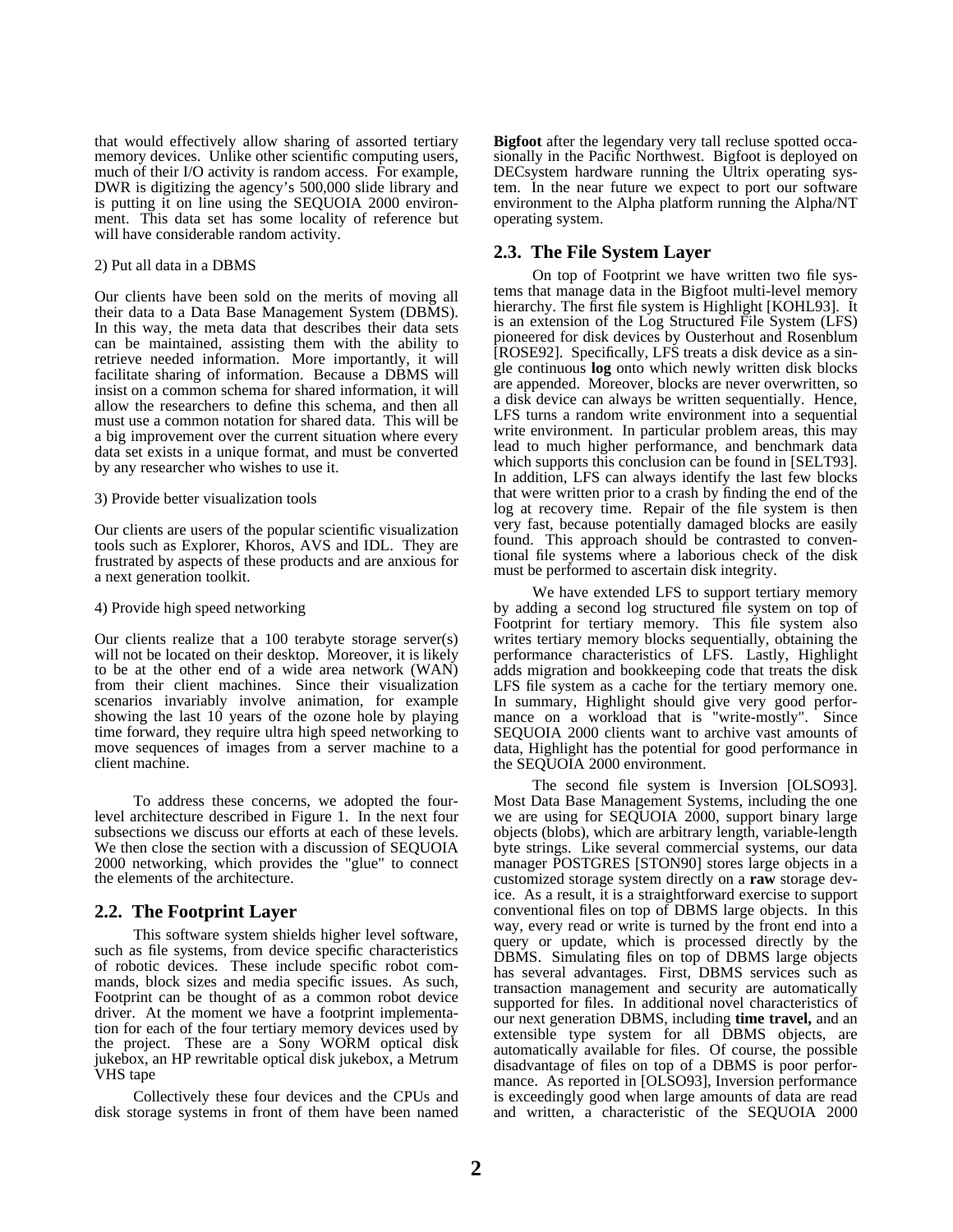#### The SEQUOIA 2000 Architecture Figure 1

#### workload.

At the present time, Highlight is more or less operational on 4.3BSD Unix. However, the effort to port the code to Ultrix turned out to be rather difficult, and we have not succeeded in generating a working Highlight on Ultrix. Inversion, on the other hand, is deployed on Ultrix and used to manage our Sony WORM jukebox. Unfortunately, the reliability of our prototype system has not measured up to user expectations. Our clients have a strong desire for Commercial Off-The-Shelf (COTS) software, and are frustrated by documentation glitches, bugs, and crashes.

As a result, we have also deployed two commercial file systems, Epoch and Unitree. Epoch has proved to be quite reliable but does not support either of our large capacity robots. Hence, it is used heavily, but only for small data sets. There are many versions of Unitree, and the one we are running (Alpha/OSF-1 Unitree for the Metrum) has not met user expectations. As such, we face a conundrum with regard to tertiary memory file systems. Our prototypes are not sufficiently stable to warrant "prime time"; however COTS packages available for the Alpha/Metrum combination have the same problem. We are scratching our head on how to move forward, and our advice to other tertiary memory users is to test any software you are considering very carefully.

## **2.4. The DBMS Layer**

As noted in Figure 1, some users will simply run application programs against the file system, and will have no use for DBMS technology. Others will store their data in a DBMS. In order to have any chance of meeting SEQUOIA 2000 client needs, a DBMS must support spatial data such as points, lines, and polygons. In addition it must support the large spatial arrays in which satellite imagery is naturally stored. As noted in [STON93], these characteristics are not met by popular general purpose relational and object-oriented DBMSs. The best fit to client needs is a special purpose Geographic Information Systems (GIS), or a next general prototype DBMS. Since we have one such next-generation system within the project, we have elected to focus our DBMS work on this system, POSTGRES.

To make POSTGRES suitable for SEQUOIA 2000 use, we require a **schema** for all SEQUOIA data. This data base design process is evolving as a cooperative exercise between various data base experts at Berkeley, SDSC, CERL and SAIC. The Sequoia schema is the collection of **metadata** describing the data stored in the POSTGRES DBMS on Bigfoot. Specifically, these metadata comprise:

- g a standard **vocabulary** of terms with agreed-upon definitions that are used to describe the data;
- g a set of **types,** instances of which may store data values;
- g a hierarchical collection of **classes** that describe aggregations of the basic types; and
- functions defined on the types and classes.

The SEQUOIA 2000 schema accommodates four broad categories of data: scalar, vector, raster, and text. Scalar quantities are stored as POSTGRES types and assembled into classes in the usual way. Vector quantities are stored in special line and polygon types. Vectors are fully enumerated (as opposed to an arc-node representation) to take advantage of POSTGRES indexed searches. The advantages of this representation are discussed in more detail in [STON93].

Raster data comprises the bulk of SEQUOIA 2000 data. These data are stored in POSTGRES multidimensional arrays objects. The contents of textual objects (in PostScript, or scanned page bitmaps) are stored in a POSTGRES document type. Both documents and arrays make use of a POSTGRES large object storage manager that can support arbitrary length objects.

In addition, we are in the process of loading this schema with several terabytes of client data. This load process is expected to continue for the duration of the project. In addition, schema migration must be planned for as the schema evolves. How to reformat a multiterabyte data base in finite time is currently an open question that is troubling us.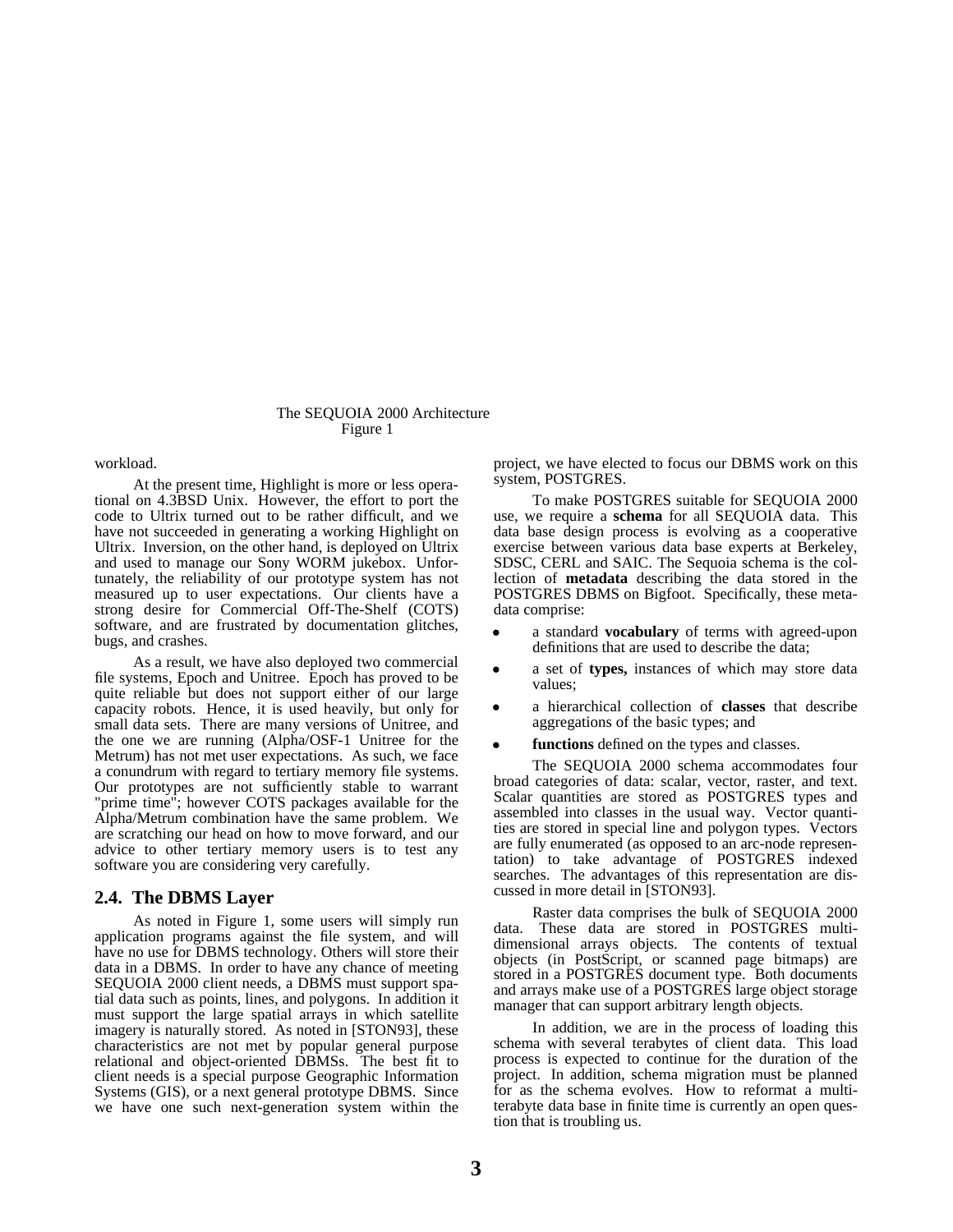Furthermore, we have tuned POSTGRES to meet the needs of our clients. The interface to POSTGRES arrays has been improved and a novel **chunking** strategy [SARA93] is now operational. Instead of storing an array by ordering the array indices from fastest to slowest changing, this system chooses a **stride** for each dimension and stores "hyperslabs" of the correct stride sizes in each storage object. When user queries inspect the array in more than one way, this technique results in dramatically superior retrieval performance.

Moreover, SEQUOIA clients typically run queries with user-defined functions in the predicate. Moreover, many of the predicates are very expensive in CPU time to compute. For example, The Santa Barbara group has written a function, SNOW, that recognizes the snow covered regions in a satellite image. It is a user-defined POSTGRES function that accepts an image as an argument and returns a collection of polygons. A typical query using the SNOW function for the table:

#### IMAGES (id, date, content)

would be to find the images that were more than 50% snow observed subsequent to June 1992. In SQL, this query is expressed as:

> select id from IMAGES where AREA (SNOW (content))  $> 0.5$ and date > "June 1, 1992"

The first clause in the predicate consumes millions of instructions to evaluate, while the second requires a few hundred. As such, the DBMS must be cognizant of the CPU cost of clauses when constructing a query plan, a cost component ignored by most previous optimization work. In [HELL93], we indicate our work in extending the POSTGRES optimizer to deal intelligently with expensive functions. Furthermore, it is highly desirable to allow popular expensive functions to be **precomputed.** In this way they can be evaluated once, rather than once per query in which they appear. Our approach to this issue is to allow data bases indexes on a function of the data, rather than just on the data object itself. Hence, the data base administrator can specify that a B-tree index be built for the function, AREA (SNOW(content)). As such, areas of images are arranged in sort order in a B-tree and the first clause in the above query is now very cheap to compute. Using this technique the function is computed at data entry or data update time and not a query evaluation time. A consequence of function indexing is that it may be very time consuming to insert a new image into the data base, since function computation is now included in the load transaction. To deal with the undesirability of having very lengthy response time for loads, we have also explored **lazy** indexing and **partial** indexing. In this way, index building does not need to be synchronous with data loading.

## **2.5. The Application Layer**

There are five elements of our application layer, which we consider in turn. The first is the use of an offthe-shelf visualization tool, and we have converged around the use of IDL and AVS for project activities. AVS is liked for its easy-to-use "boxes and arrows" user interface, while IDL has a more conventional linear programming notation. On the other hand, IDL is liked for its better 2-D graphics features. Both IDL and AVS allow a user to read and write file data. To connect to the DBMS, we have written an AVS-POSTGRES bridge. This program allows one to construct an ad-hoc POSTGRES query and pipe the result into an AVS boxes-and-arrows network. As a result, our clients can use AVS for further processing on any data retrieved from the DBMS. Finally, IDL is being interfaced to AVS by the vendor. As a result data retrieved from the data base can be moved into IDL using AVS as an intermediary.

AVS has a collection of severe disadvantages as a visualization tool for our clients. First, it has a type system that is different from the POSTGRES type system and has no direct knowledge of the common SEQUOIA 2000 schema. In addition AVS has a severe appetite for main memory. Architecturally, AVS depends on virtual memory to pass results between various boxes. In addition, it maintains the output of each box in virtual memory for the duration of an execution session. In this way, the user can change a run-time parameter somewhere in the network, and AVS will recompute only the "downstream" boxes by taking advantage of the previous output. As a result, SEQUOIA 2000 clients, who produce very large intermediate results, consume large amounts of both virtual and real memory. In fact, they report that 64 Megs of real memory on a workstation is often not enough to enable serious AVS use. Furthermore, AVS has no support for "zooming" into data of interest to obtain higher resolution, nor does it keep track of the history of how any given data element was constructed, i.e. the so-called **data lineage** of an item. Lastly, AVS has a "video player" model for animation, which it too primitive for many SEQUOIA 2000 clients.

To correct these deficiencies, we have designed a new boxes-and-arrows programming environment that is "DBMS-centric", i.e. the environment type system is the same as the DBMS type system. Moreover, the user interface gives the user a "flight simulator" paradigm for browsing the output of a network. In this way, the visualizer can "navigate" around his data and then zoom in to obtain additional data on items of particular interest. This environment, named Tioga, is a joint project between Berkeley and SDSC, and its preliminary design is presented in [STON93B]. Moreover, a first prototype (early Tioga) is currently running and its features are described in [WOOD94].

A third cornerstone of our architecture is a browsing capability for textual information of interest to our clients, called **Lassen.** This text system has two components. The first is a facility for constructing weighted keyword indexes for the the words in a POSTGRES document. This indexing systems, Cheshire [LARS91], builds on the pioneering work of the Cornell Smart system and operates as the action part of a POSTGRES rule [STON90] which is triggered on each document insertion, update or removal. The second piece of Lassen is a natural language understanding front-end query tool that allows a user to ask for all documents which satisfy a collection of keywords by inquiring in a subset of Natural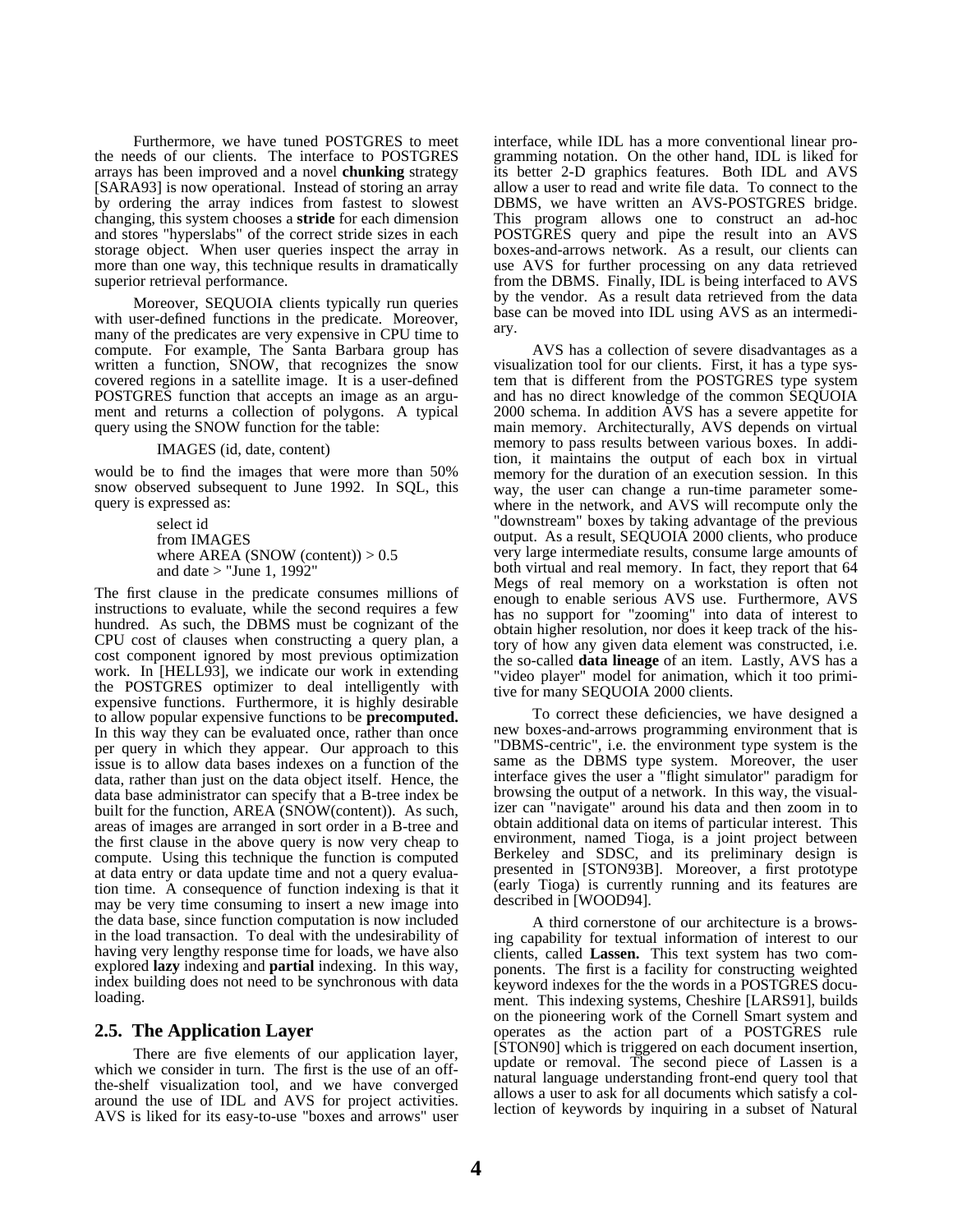English. Lassen is now operational, and retrievals can be requested against the currently loaded collection of SEQUOIA 2000 documents.

In addition, we expect to move Lassen to a Z39.50 protocol. In this way, the client portion of Lassen would emit Z39.50 and we would write a Z39.50 to POSTGRES translator on the server side. In this way, the Lassen client code can access non-SEQUOIA 2000 information and the SEQUOIA 2000 server can be accessed by text retrieval front ends other than Cheshire.

Our fourth thrust in the application layer is a facility to interface the UCLA General Circulation Model (GCM) to POSTGRES. This program is a "data pump" because it pumps data out the simulation model and into POSTGRES. As such, it has been named **the big lift** after the DWR pumping station that raises Northern California water over the Tehachapi Mountains into Southern California.

Basically, the UCLA GCM produces a vector of simulation output variables for each time step of a lengthy run for each **tile** in a three dimensional grid of the atmosphere and ocean. Depending on the scale of the model, its resolution, and the capability of the serial or parallel machine on which the model is running, the UCLA GCM can produce anywhere for 0.1 - 10.0 Mbytes/sec of output. The purpose of the big lift is to install this data into a POSTGRES data base, in real time. UCLA scientists can then use AVS or eventually Tioga to visualize their simulation output. It is likely that the big lift will have to exploit parallelism in the data manager, if it is required to keep up with the execution of the model on a massively parallel architecture.

The last application system is called **Hollywood.** Since SEQUOIA 2000 is a distributed project, we learned early that airplane tickets and electronic mail were not sufficient to keep project members working coherently as a distributed team. As a result, we purchased conference room videoteleconferencing equipment for each project site. This technology costs around \$50,000 per site and allows multiway teleconferences over ISDN lines.

Although the conference room equipment has helped project communication immensely, it must be set up and torn down at each use because it occupies rooms at each site, otherwise used as classrooms. As such, it tends to be used for arranged conferences, and not for "spur of the moment" interactions. To alleviate this shortcoming, SEQUOIA 2000 has also invested in desktop videoteleconferencing. A video compression board, microphone, speakers, network connection, video camera, and appropriate software will turn a conventional workstation into a desktop teleconferencing facility. In addition, video can be easily transmitted over the network interface, present in virtually all SEQUOIA 2000 client machines. We are using the Mbone software suite to connect about 30 of our client machines in this fashion, and are moving most of our teleconferencing activities over to desktop technology. This effort, named Hollywood, strives to further improve the ability of SEQUOIA 2000 researchers to communicate.

It should be clearly noted that the SEQUOIA 2000 researchers do not really need "groupware", i.e. the ability

to have common windows on multiple client machines separated by a WAN, in which common code can be run, updated and inspected. Rather, our researchers need a way to hold impromptu discussions on project business. As such they want a low-cost multicast "picturephone" capability, and our desktop videoteleconferencing efforts are focused in this direction.

## **2.6. The Network Layer**

The last topic to discuss is the SEQUOIA 2000 networking agenda. In Figure 1, it is possible for the implementation of each layer to exist on a different machine. Specifically, the application can be remote from the DBMS which can be remote from the file system which can be remote from the storage device. Each layer assumes a local UNIX socket connection or a LAN or WAN connection using TCP/IP. Actual connections among SEQUOIA 2000 sites use either the internet or a dedicated T3 network, provided to the project as part of the University of California contribution to the SEQUOIA 2000 project.

The networking team has taken the position that DEC Alphas are plenty fast enough to route T3 packets. Hence, the project is using conventional workstations as routers instead of "custom iron". Furthermore, SEQUOIA/net has installed a unique **guaranteed delivery** service, through which an application can make a **contract** with the network that will guarantee a specific bandwidth and latency if the client agrees not to try to send faster than the contract. These algorithms require a "set-up" phase for a connection that will allocate bandwidth on all the lines and in all the switches, and are based on the work in [FERR90].

Lastly, the network researchers are concerned that Ultrix and OSF-1 copy every byte four times in between retrieving it from the disk and sending it out over a network connection. Even Alphas may not be fast enough to endure this kind of backplane bandwidth. As such, we have made modifications to Ultrix that will "fast path" the network connection through the operating system to cut down on senseless overhead.

## **3. SEQUOIA 2000 AS AN END-TO-END PROBLEM**

The major lesson that we have learned from SEQUOIA 2000 is that many issues faced by our clients cannot be isolated to a single layer in the SEQUOIA 2000 architecture. In this section, we illustrate three such **endto-end** problems, guaranteed delivery, compression and abstracts.

### **3.1. Guaranteed Delivery**

It is clear that guaranteed delivery must be an endto-end contract. Suppose a SEQUOIA 2000 client wishes to visualize a specific computation, for example, say he wants to observe Hurricane Andrew as it moves from the Bahamas to Florida to Louisiana. Specifically, he wishes to visualize appropriate satellite imagery at 500 x 500 resolution in 8 bit color at 10 frames per second. Hence, he requires 2.5 Mbytes/sec of bandwidth to his screen. The following scenario might be the computation steps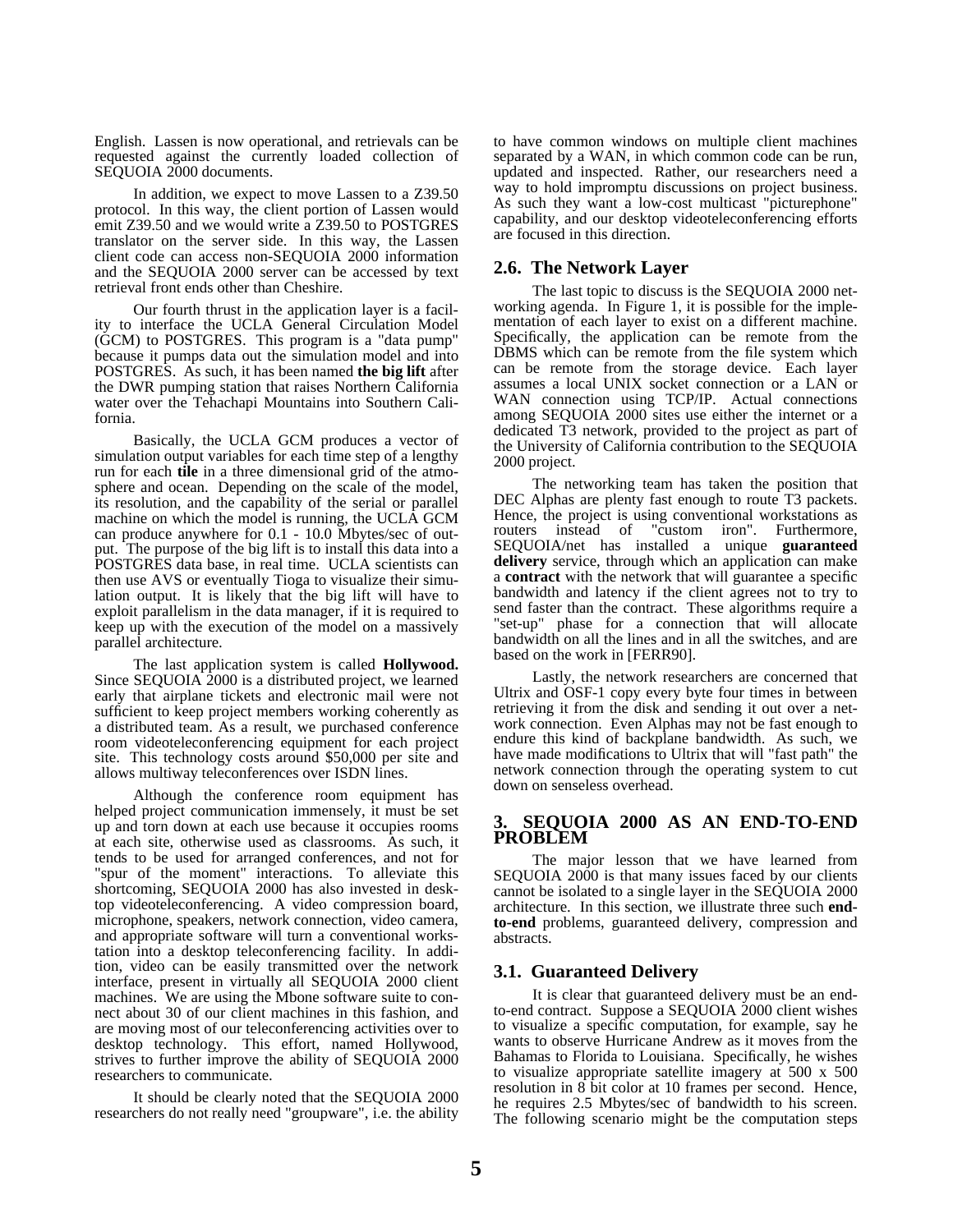that occur:

The DBMS must run a query to fetch the satellite imagery. It might require returning a 16 bit data value for each pixel that will ultimately go to the screen. Hence, the DBMS must agree to execute the query in such a way that it returns 5.0 Mbytes/sec.

The storage system at the server will fetch some number of I/O blocks from secondary and/or tertiary memory. DBMS query optimizers can make an accurate guess for how many blocks they need to read to satisfy the query. It is an easy extension for the DBMS to generate a guaranteed delivery contract which the storage manager must satisfy that will in turn allow the DBMS to satisfy its contract.

The network must agree to deliver 5.0 Mbytes/sec. over the link connecting the client to the server. The SEQUOIA/net software expects exactly this sort of contract request.

The visualization package must agree to translate the 16 bit data element into an 8 bit color and render the result onto the screen at 2.5 Mbytes/sec.

In short, guaranteed delivery is a collection of contracts which must be adhered to by the DBMS, the visualization package, the storage system and the network. One approach to architecting these contracts is discussed in [STON93B].

## **3.2. Abstracts**

One aspect of the SEQUOIA 2000 visualization process is the the necessity of abstracts. Consider the above Hurricane Andrew example. The client might initially want to browse the Hurricane at 100 x 100 resolution. Then, if he found something of interest, he would like to **zoom** in and increase the resolution, usually to the maximum available in the original data. This ability to change the amount of resolution in an image dynamically has been termed **abstracts.**

It should be clearly noted that abstracts are a much more powerful construct than merely providing resolution adjustment. Specifically, obtaining more detail may entail moving from one representation to another. For example, one could have an icon for a document, zoom in to see the abstract and then zoom in further to see the entire document. Hence, zooming can change from iconic to textual representation. This use of abstracts was popularized in the DBMS community by SDMS [HERO80].

SEQUOIA 2000 clients wish to have abstracts. However, it is clear that they can be managed by the visualization tool, the network, the DBMS, or the file system. In the former case abstracts are defined for boxes-andarrows networks as noted in [STON93B]. In the DBMS, abstracts would be defined for individual data elements or for data classes. Furthermore, if the network manages abstracts, then it will use them to automatically lower resolution to eliminate congestion. Much research on the optimization of network abstracts (called hierarchical encoding of data in that community) has been presented. Lastly, in the file system abstracts would be defined for

files. There are SEQUOIA 2000 researchers pursuing all four possibilities, and it is expected that this notion will be one of the powerful constructs to be used by SEQUOIA 2000 software, perhaps in multiple ways.

# **3.3. Compression**

The SEQUOIA 2000 clients are adamant on this matter; they are open to any compression scheme as long as it is lossless. As scientists, they believe that ultimate resolution may be required to understand some future phenomenon. Moreover, it is not possible to predict what or where this phenomenon might occur. Hence, the only alternative is to keep everything at full resolution.

Some SEQUOIA 2000 data is not economically compressible, and should be stored in clear form. For such data, the inclusion of abstracts offers a mechanism to lower the bandwidth required between the storage device and the visualization program. However, no saving of tertiary memory space via compression is available for such data.

On the other hand, certain data is compressible, and should be stored in compressed form. As such, the question arises as to when compression and decompression should occur. The only concept that makes any sense is the principle of **just in time** decompression. For example, if the storage manager compresses data as it is written and then decompresses it on a read, then the network manager may then recompress the data for transmission over a WAN to a remote site where it will be decompressed a second time. Obviously, data should be moved in compressed form and only decompressed when absolutely necessary. In general, this will mean in the visualization system on the client machine. If search criteria are performed on the data, then the DBMS may have to decompress the data to perform the search. Lastly, it is possible that an application resides on the same machine as the storage manager. If so, the file system must be in charge of decompressing the data. As should be clear, all software modules in the SEQUOIA 2000 architecture must co-operate to perform just-in-time decompression and as-early-as-possible compression. Like guaranteed delivery, compression is is a task in which everybody must cooperate.

# **4. SPECIFIC LESSONS LEARNED**

In this section we discuss other specific lessons that we have learned from the first three years of the SEQUOIA 2000 experience.

1) Infrastructure is necessary, time-consuming and very expensive.

It was crystal clean within a short period of time that email and airplane tickets would not result in the desired degree of co-operation from geographically dispersed researchers from different disciplines. As such, a significant investment in infrastructure was made. This included "all hands" meetings, which are now held twice a year, and video teleconferencing equipment at each site. Over this video link, we interact by holding a weekly distributed seminar, semi monthly operations committee meetings, occasional steering committee meetings, and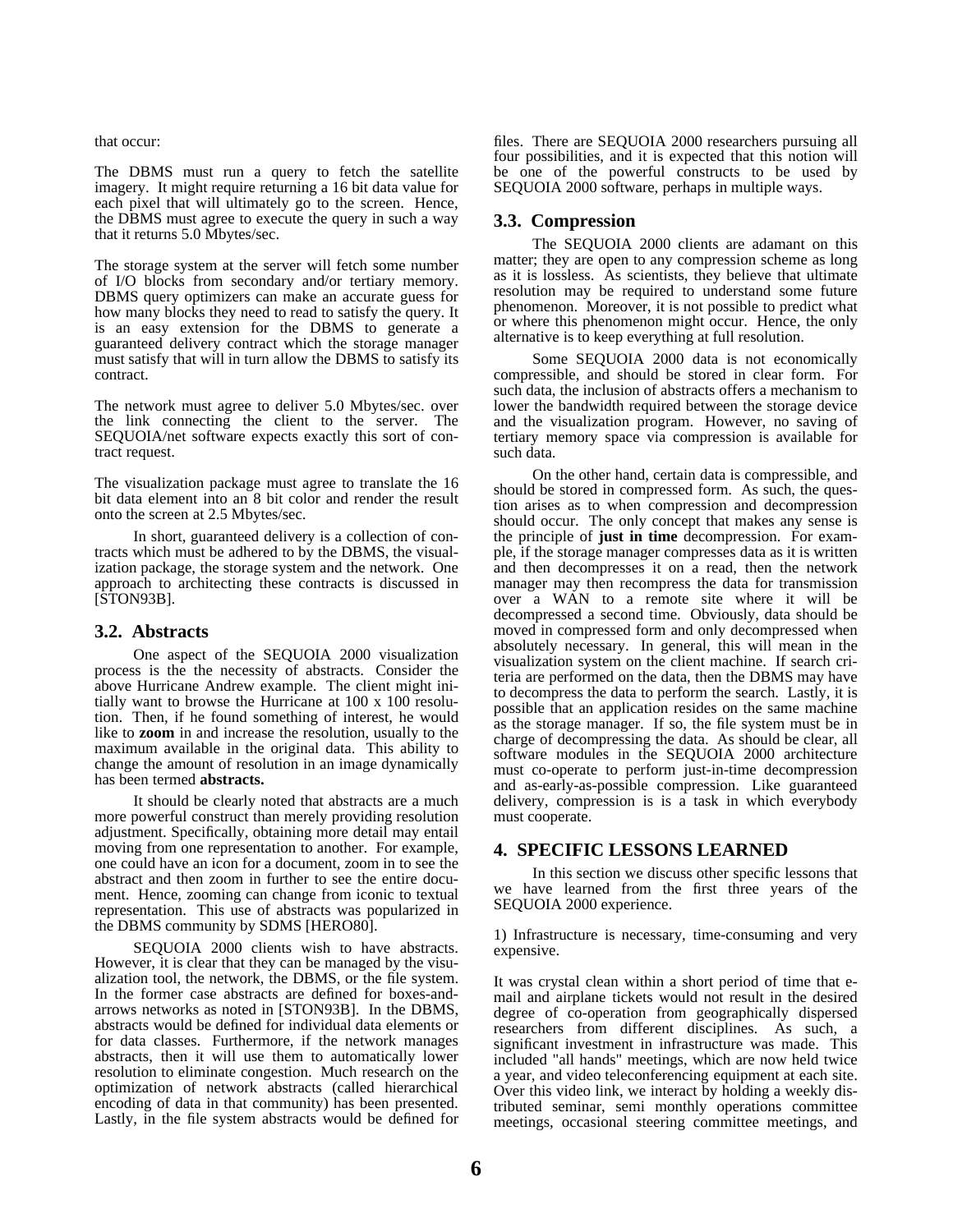meetings between researchers with common interests. Current video teleconferencing equipment has lousy video quality, and it takes special skills to run "distance meetings". Nevertheless, the equipment has proved valuable in generating cohesion in the dispersed project. We have now installed desktop video teleconferencing systems on 30 Sequoia workstations, and expect to replace our current conference room equipment with nextgeneration desktop technology.

In addition, we have run a "distance learning" experiment in which a course taught by one of the SEQUOIA 2000 faculty at the Santa Barbara campus was broadcast over our video teleconferencing equipment to 4 other sites, where students could take the course for credit at their respective campuses. This experiment proved very popular and students have requested additional courses taught in this manner. Of course, the overhead of setting this up was overwhelming; a new course had to be added at each campus, and every step in the approval process required briefings on the fact that the real instructor was from a different campus, and how everything was going to work.

On the other hand, we also tried running a Computer Science Colloquium using this technology. In all, we broadcast from various sites to six Computer Science departments around the country. Student interest started off very high, because they could listen to a "starstudded" lineup of speakers. Such speakers could be recruited easily, because they only had to locate the nearest compatible equipment and then get to that site. In this way, no airplane travel was required. However, this experiment failed badly because attendance dropped off badly as the semester wore on. By the end, attendance was down to embarassing levels.

The basic problem was that speakers were typically not skilled in using the medium. Hence, they would put way too much information on slides and then flip though slides before remote sites could get a complete transmission. In the hands of untrained presenters, the technology is a disaster. Also, the question and answer period could not be very interactive because of the multitude of sites. As such, the experiment ended after one semester and will not be repeated.

2) There was often a mismatch between the expectations of the Sequoia Earth Scientists and Computer Scientists.

Rather simplistically, the Computer Scientists on the SEQUOIA 2000 team wanted access to knowlegable application specialists who could describe their problem in terms understandable to the Computer Scientist. The "CS type" then wanted to think through an elegant solution, verify with the "ES type" that it was appropriate, and then prototype the result.

The ES types wanted bulletproof "production quality" solutions to their problems. In short, the ES types wanted a Commercial Off The Shelf (COTS) solution while the CS types wanted to write a proof of concept prototype. Put differently, the ES types were unsympathetic about poor documentation, bugs, and crashes.

It has taken considerable time to get the expectations of everybody "onto the same page". This has been especially true for ES use of POSTGRES, which suffers from all three of the above characteristics.

We found that the best way to make forward progress was to ensure that each ES group using SEQUOIA 2000 prototype code had one or more sophisticated staff programmers who could deal successfully with the quirks of prototype code. With CS expertise surrounding the ES types, the problems in this area became much more manageable. We found that such expertise could be distributed; in fact support programmers for SEQUOIA 2000 clients are often not at the same physical location as the client.

3) Interdisciplinary Research is fundamentally difficult.

I recall one endless discussion on the construction of a SEQUOIA 2000 benchmark that led eventually to the one in [STON93]. The CS types were arguing strongly for a representative abstract example of ES data access, i.e. the specmark" of Earth Science. On the other hand, the ES types were equally adamant that the benchmark convey the exact data accesses of one of their real applications.

The ultimate result was the realization that the word "benchmark" means different things to CS and ES people. To ES people it means a "scenario", while to CS types, it means an abstract example. This vignette was typical of the struggle for each of two disciplines to understand the other. Fundamentally, this is a time consuming process, and ample interaction time should be planned for any project that must deal with multiple disciplines.

In SEQUOIA 2000, we made very effective use of "converters", i.e. a person of one discipline planted directly in the research group of the other discipline. This person, using the "informal interchange in the hall" communication system could serve as an interpreter and translator for the other discipline. Converters were encouraged by setting up a formal "exchange program", whereby central SEQUOIA 2000 resources would pay the living expenses of any exchange personnel.

4) Data base technology is a "big leap" for Earth Scientists.

Our initial plan was to simply drop data base technology into the project and the Earth Scientists would pick it up and use it. Unfortunately, they are strongly cultured in a "data is in files" mentality, and it was a very difficult transition for them to move to a data base view. Only after 3 years are the inherent advantages of DBMS technology beginning to sink in.

In addition, we followed the standard wisdom of appointing the most technically literate Earth Scientist as the leader of the data base design effort. This person chaired a committee of mostly CS types, charged with producing a schema.

This technique failed dismally. First, there was considerable disagreement among the CS types whether we were designing an interchange format, by which sites could reliably exchange data sets, (i.e. an on-the-wire representation) or a schema for stored data at a site. Most Earth Science standards (e.g. HDF, NetCDF) are of the first form, and there was substantial enthusiasm for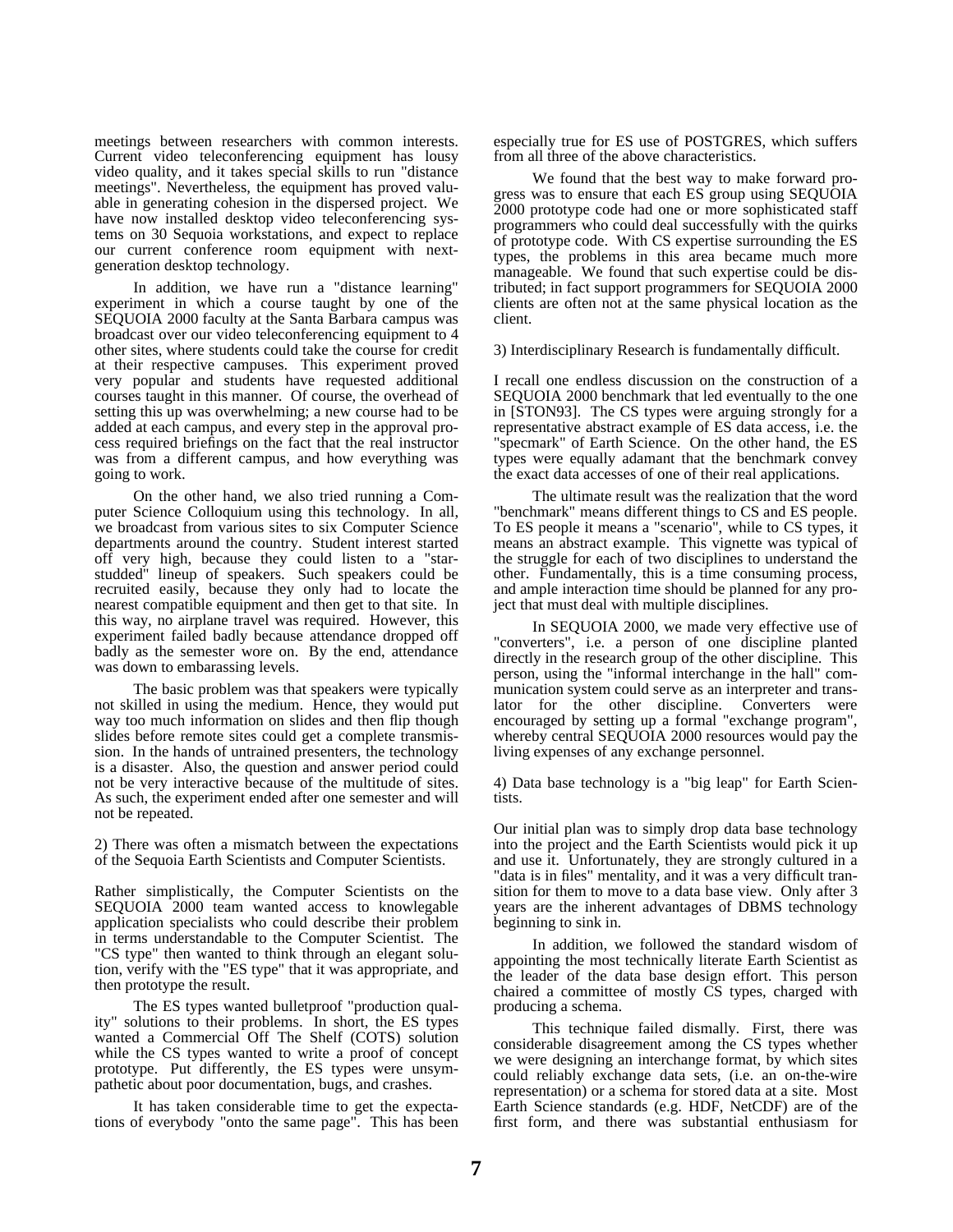simply picking one of these formats. On the other hand, other CS types argued that an on-the-wire representation mixes the data (e.g. a satellite image) and the meta data describing it (e.g. the frequency of the sensor, the date of the data collection and the name of the satellite) into a single highly encoded bit string. A better design would separate the two kinds of data and construct a good stored schema for it.

A second problem is the multitude of legacy formats currently in use and the desires by various Earth Scientists not to have to change the format they were currently using. This led to many arguments about the merits of one legacy format versus another, and usually led to the conclusion that both should be supported in addition to a neutral representation with clean semantics.

A third problem is that Earth Science data is fundamentally very complex. For example, Earth Scientists store geographic points, which are 3-D positions on the face of the Earth. There are some 20 popular projections of 3-D space onto 2-D. These include (latitude, longitude), Mercator projection and Lambert Equal Azimuthal projection. It is necessary to associate with every instance of a geographic point the projection system that is being used. Another problem is units. Some geographic data are represented as integers, with miles as the fundamental unit; other as floats with meters as the underlying unit. In addition, satellite imagery must be massaged in a variety of ways to "cook" it from raw data into a usable form. Cooking includes converting imagery from a one-dimensional stream of data recorded in satellite flight order into a two-dimensional representation. Many details of this cooking process must be recorded about all imagery. This blows up the meta data about imagery as well as forces the Earth Scientist to simply write down all the extra data elements.

Schema design turned out to be laborious and very difficult. Moreover, the Earth Scientists didn't understand data base design very well and hence were not well equipped to take on the extreme complexity of the task. As a result, we have reconstructed our data base design effort and put it in the hands of a 2 person team of CS types. Their mission is to produce a schema by interacting with the ES types, and being as dictatorial as necessary to get the job done.

#### 5) Tertiary memory file systems are immature

At the beginning of the project, we were commited to an "all DEC" hardware environment, since they were the major project sponsor. However, there was no COTS tertiary memory file system that ran on DEC hardware and supported our storage devices. Rather than relax our hardware environment, we elected to write our own file system. As noted earlier, Inversion and Highlight were the result of this effort. However, neither worked with reliability the clients found suitable. Later we found two tertiary memory file systems that ran on DEC iron. Neither proved any more reliable than our "homebrew" solutions. Moreover, the importation of COTS software had the effect of stopping the development of our internal file systems, since the appropriate developers saw that their efforts were, at best, a backup strategy. Finally, we

moved to running tertiary memory on non-DEC servers, and managed to get more reliable file systems. Unfortunately, even with this hardware relaxation, we have still not been able to find reliable software for our largest tape jukebox. Conversations with other users have largely confirmed our frustrating experience, and reliable tertiary memory software is hard to find.

In the future, we expect to test COTS software rigorously before we commit to it. Moreover, we would be more inclined to stick with homebrew software, since it is under our control. If it doesn't work, at least we can do something about it (i.e. try to fix it), rather than just plead with the COTS vendor.

6) Project management is a serious problem

SEQUOIA 2000 is a large project. At the last "all hands" meeting, there were about 110 people, broken down as 30 Computer Scientists, 40 Earth Scientists and 40 visitors from industry. There are multiple efforts on multiple campuses that must "plug and play". Keeping distributed development in synchronization is an extreme challenge. Furthermore, project management is not a skill fostered in a University environment. Additionally, it is not one that is rewarded in the University evaluation of faculty.

As such, the principal investigators viewed project management as a drain on their time that could be better invested in research activities. An obvious solution would be for SEQUOIA 2000 to hire a professional project manager. Unfortunately, it is impossible to pay a non-faculty person the going rates for such skilled persons. Another strategy which we attempted was to solicit a visitor from one of our industrial sponsors with the desired skill mix. Unfortunately, our efforts in this direction did not succeed. Hence, we were never able to recruit project management expertize to SEQUOIA 2000.

As a result project management was performed poorly at best. In any future large project, this component should be addressed satisfactorily up front by project personnel.

#### 7) Multicampus projects are extremely painful

SEQUOIA 2000 work is ongoing in 7 different organizations within the University of California system. As such, there is a constant need to transfer money and people between these organizations. Moving either has proved unbelievably tedious within the University of California bureaucracy. It consumes a full time staff person to deal with these matters, and even then, tends to take forever. Moreover, it seems that SEQUOIA 2000 is constantly bending the personnel rules of the University.

As a result, multi-institution projects are extremely painful. There is a lot to be said for "put everybody in one place".

### **5. CONCLUSIONS**

The SEQUOIA 2000 project plans a software distribution consisting of Footprint, Highlight, Inversion, POSTGRES, the AVS-POSTGRES bridge, the big lift, guaranteed delivery routing software, Lassen, and Tioga